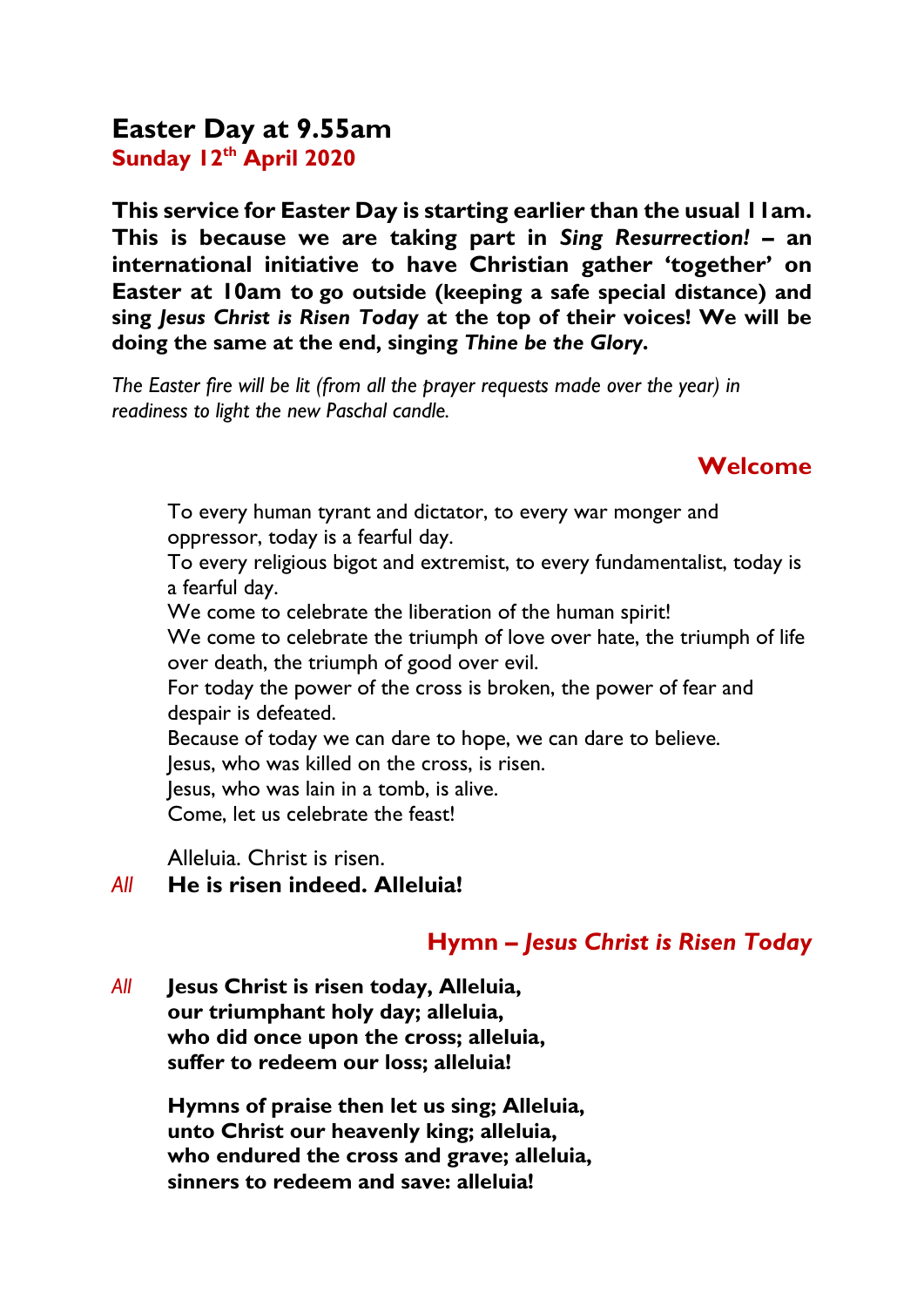**But the pains which he endured; Alleluia, our salvation have procured; alleluia, now above the sky he's King; alleluia, where the angels ever sing: alleluia!**

**Sing we to our God above, Alleluia! Praise eternal as his love; Alleluia! Praise him, all you heavenly host, Alleluia! Father, Son, and Holy Ghost. Alleluia!**

# **The Service of Light**

Christ yesterday and today,

#### *All:* **the beginning and the end,**

Alpha and Omega, all time belongs to him, and all ages;

*All:* **to him be glory and power, through every age and for ever. Amen.**

*The Easter Candle is marked with these words:*

Christ yesterday and today, the beginning and the end, Alpha and Omega, all time belongs to him, and all ages; to him be glory and power, through every age and for ever.

#### *All:* **Amen.**

*Five incense studs are inserted into the Easter Candle as a reminder of the five wounds of Christ:*

By his holy and glorious wounds may Christ our Lord guard and keep us.

#### *All:* **Amen.**

This is the day when our Lord Jesus Christ passed from death to life. Throughout the world Christians celebrate the awesome power of God. As we hear his word and proclaim all that God has done, we can be confident that we shall share his victory over death and live with him forever.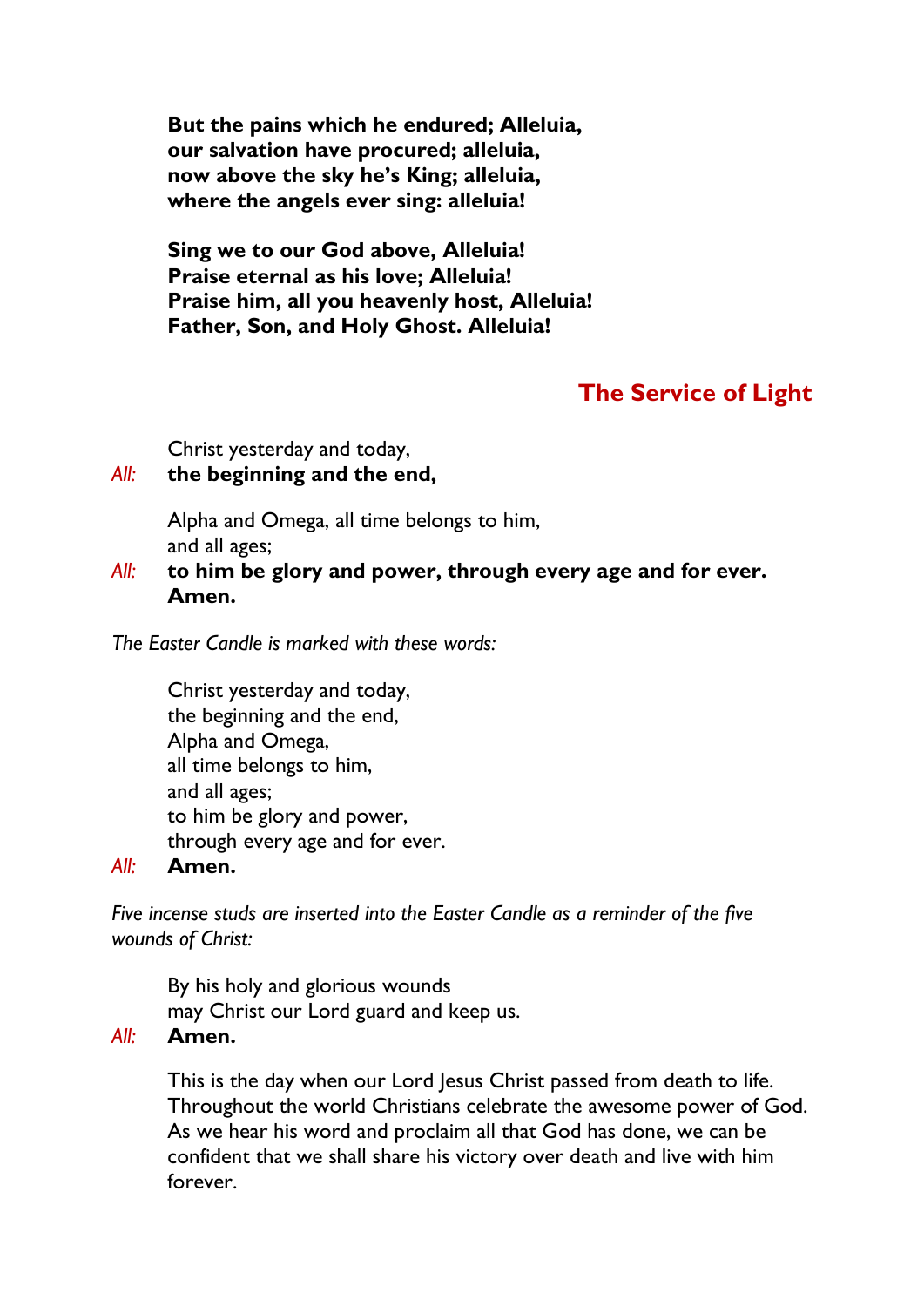*The Easter Candle is lit and lifted high.*

May the light of Christ, rising in glory, banish all darkness from our hearts and minds. The light of Christ.

#### *All:* **Thanks be to God.**

Alleluia! Christ is risen.

*All:* **He is risen indeed. Alleluia!**

## **Opening Prayer**

*All:* **Risen Lord Jesus, present with us now, open our hearts to receive you, open our minds to understand you, ignite our will to follow you. Bring your resurrection life to all that is dead in us, your living hope to all that despairs, your risen joy to all that is sorrowful, bring your love to transform our living. May our lives touch all those we meet, that all your children may come to know you, to be their life, joy, hope and love. Amen.**

## **Collect**

Let us pray that we may reign with the risen Christ in glory:

God of glory, by the raising of your Son you have broken the chains of death and hell: fill your Church with faith and hope; for a new day has dawned and the way to life stands open in our Saviour Jesus Christ.

*All* **Amen.**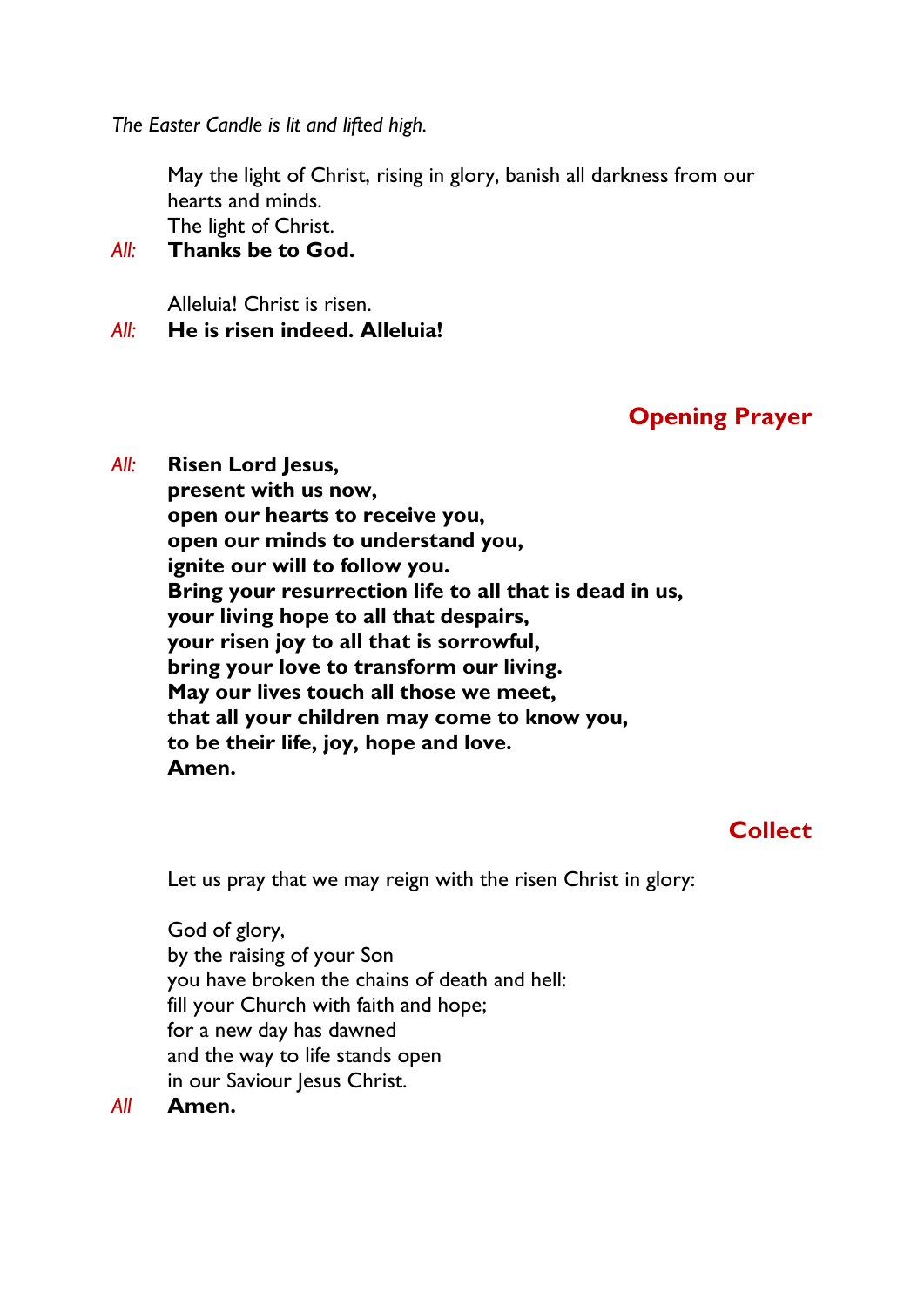*All:* **Glory to God in the highest, and peace to his people on earth. Lord God, heavenly King, almighty God and Father, we worship you, we give you thanks, we praise you for your glory. Lord Jesus Christ, only Son of the Father, Lord God, Lamb of God, you take away the sin of the world: have mercy on us; you are seated at the right hand of the Father: receive our prayer. For you alone are the Holy One, you alone are the Lord, you alone are the Most High, Jesus Christ, with the Holy Spirit, in the glory of God the Father. Amen.**

# **Gospel Reading** *– John 20.1-18*

Jesus Christ is risen from the dead.

- *All:* **Alleluia.** He has defeated the powers of death. *All:* **Alleluia.** Jesus turns our sorrow into dancing.
- *All:* **Alleluia.** He has the words of eternal life.
- *All:* **Alleluia.**

Hear the Gospel of our Lord Jesus Christ according to *John*.

#### *All:* **Glory to you, O Lord.**

Early on the first day of the week, while it was still dark, Mary Magdalene went to the tomb and saw that the stone had been removed from the entrance. So she came running to Simon Peter and the other disciple, the one Jesus loved, and said, "They have taken the Lord out of the tomb, and we don't know where they have put him!"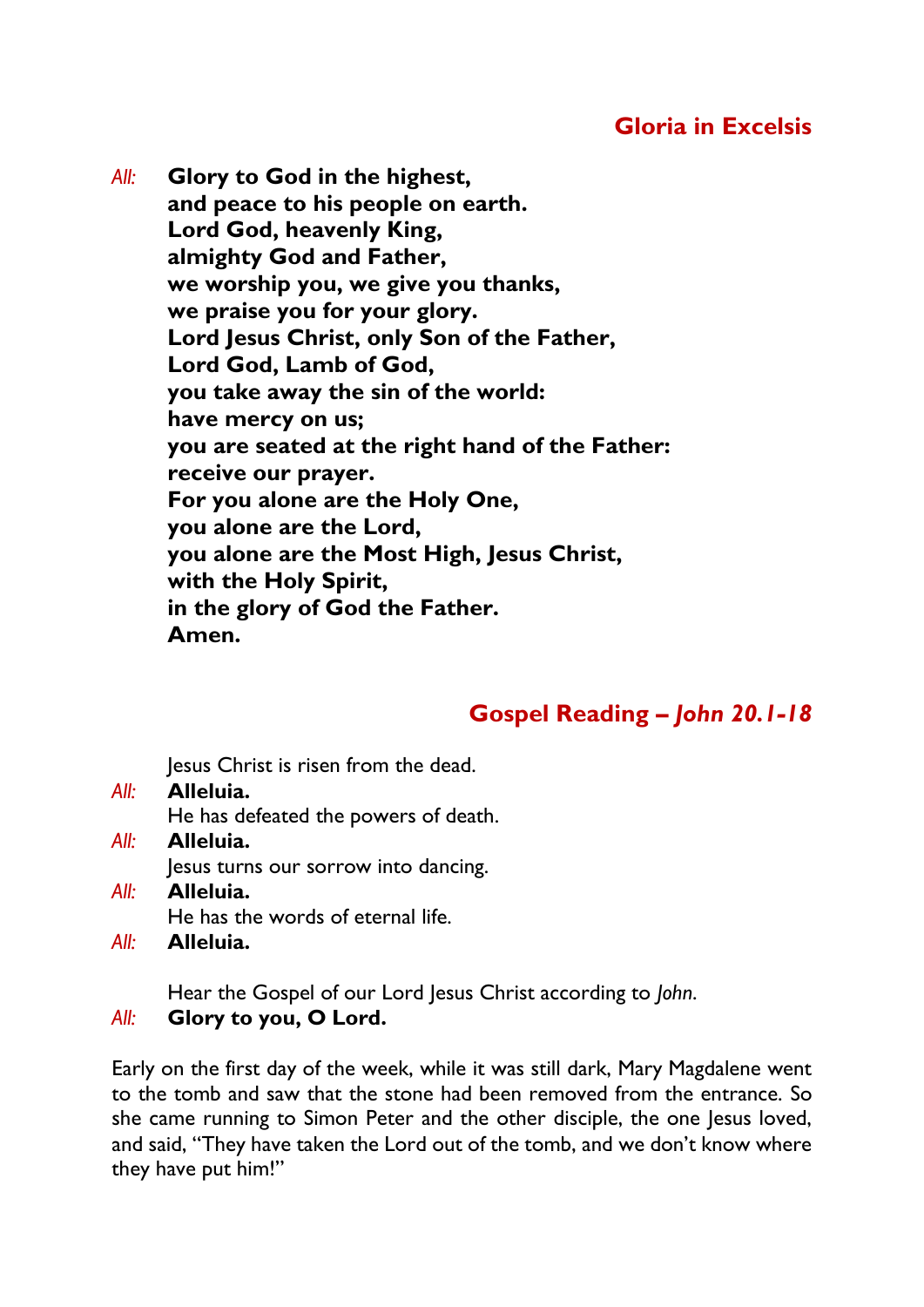So Peter and the other disciple started for the tomb. Both were running, but the other disciple outran Peter and reached the tomb first. He bent over and looked in at the strips of linen lying there but did not go in. Then Simon Peter came along behind him and went straight into the tomb. He saw the strips of linen lying there, as well as the cloth that had been wrapped around Jesus' head. The cloth was still lying in its place, separate from the linen. Finally the other disciple, who had reached the tomb first, also went inside. He saw and believed. (They still did not understand from Scripture that Jesus had to rise from the dead.) Then the disciples went back to where they were staying.

Now Mary stood outside the tomb crying. As she wept, she bent over to look into the tomb and saw two angels in white, seated where Jesus' body had been, one at the head and the other at the foot.

They asked her, "Woman, why are you crying?"

"They have taken my Lord away," she said, "and I don't know where they have put him." At this, she turned around and saw Jesus standing there, but she did not realize that it was Jesus.

He asked her, "Woman, why are you crying? Who is it you are looking for?" Thinking he was the gardener, she said, "Sir, if you have carried him away, tell me where you have put him, and I will get him."

Jesus said to her, "Mary."

She turned toward him and cried out in Aramaic, "Rabboni!" (which means "Teacher").

Jesus said, "Do not hold on to me, for I have not yet ascended to the Father. Go instead to my brothers and tell them, 'I am ascending to my Father and your Father, to my God and your God.'"

Mary Magdalene went to the disciples with the news: "I have seen the Lord!" And she told them that he had said these things to her.

This is the Gospel of the Lord. *All:* **Praise to you, O Christ.**

# **Reflection**

# **Easter music –** *Hallelujah, Jesus lives today!*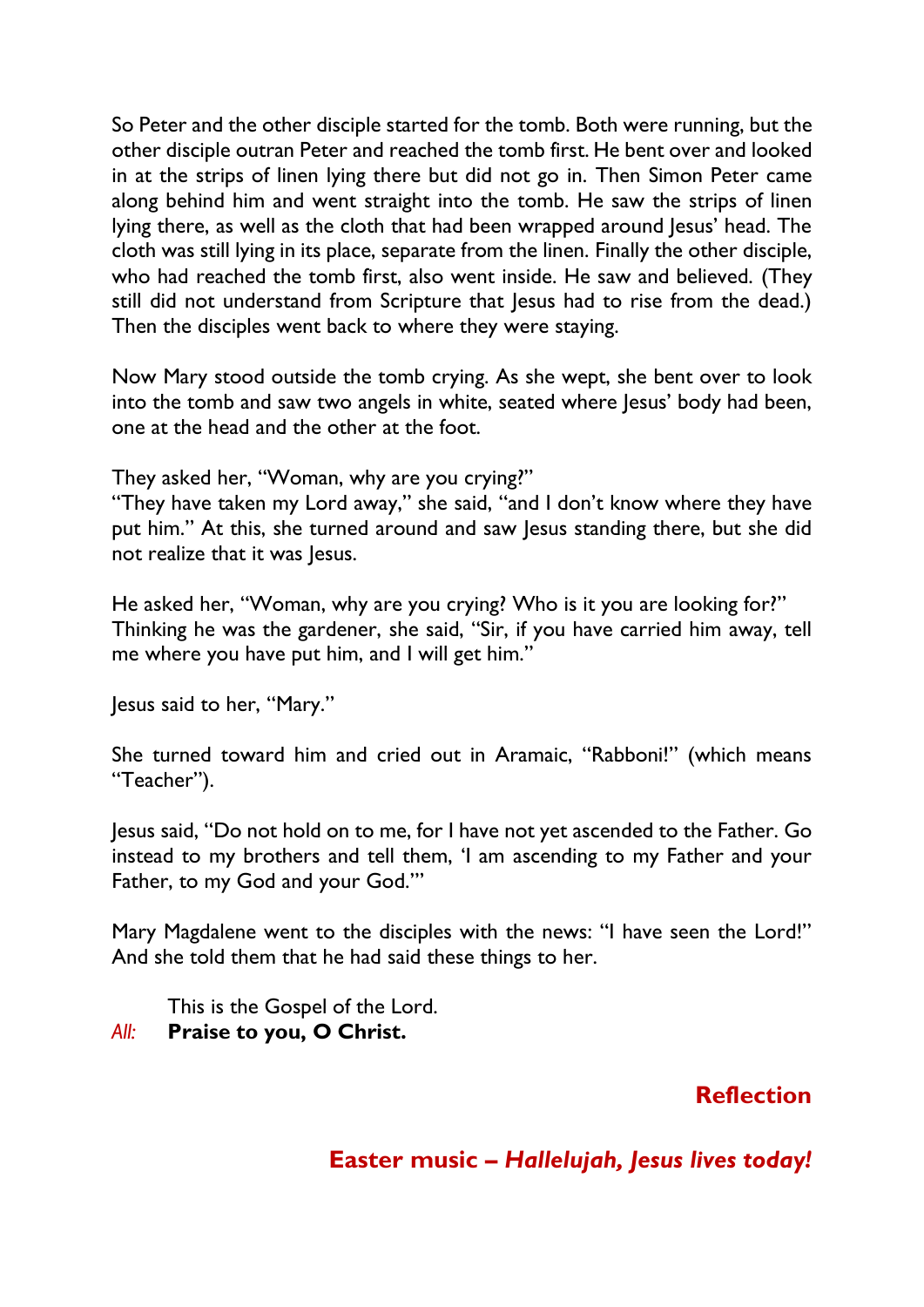# **Renewal of Baptismal Vows**

*Ordinarily at Easter we would renew our Baptismal Vows, but we'll save that for when we can meet again.*

*Instead, take a moment to ponder and give thanks for the gift of faith and your relationship with God. Thank God for the call upon your life in baptism and ask him to help you serve as best you can.* 

# **Prayers of Intercession**

We think of the tomb,

and of all that speaks of death and destruction in our world. We think of the devastating effects of Coronavirus We pray for the nations fighting the effects of the global pandemic. As we notice the environmental impact of lockdown we pray for a future when we can live in harmony with creation, reducing the catastrophe of global warming. In the place of pain and loss,

### *All:* **we dare to affirm the hope and the blessings of Easter.**

We think of the disciples' confusion, and the pointless rushing about. We pray for all who are over-worked, burnt out and exhausted. For NHS workers and all key workers providing food and essential services. We pray for the under-employed, and unemployed, and those forced into inactivity as a result of the current crisis. In the place of pain and loss,

### *All:* **we dare to affirm the hope and the blessings of Easter.**

We think of Mary not recognising Jesus, then hearing him call her name. We pray for the lonely, unloved and abandoned,

for all who face lockdown alone.

We pray for the homeless, vulnerable, isolated and the afraid. In the place of pain and loss,

### *All:* **we dare to affirm the hope and the blessings of Easter.**

We think of Jesus sending Mary to the disciples with the good news of resurrection life. We pray for all who long for that good news today, the sick and suffering, all who grieve. We remember those who have died.... In the place of pain and loss,

### *All:* **we dare to affirm the hope and the blessings of Easter.**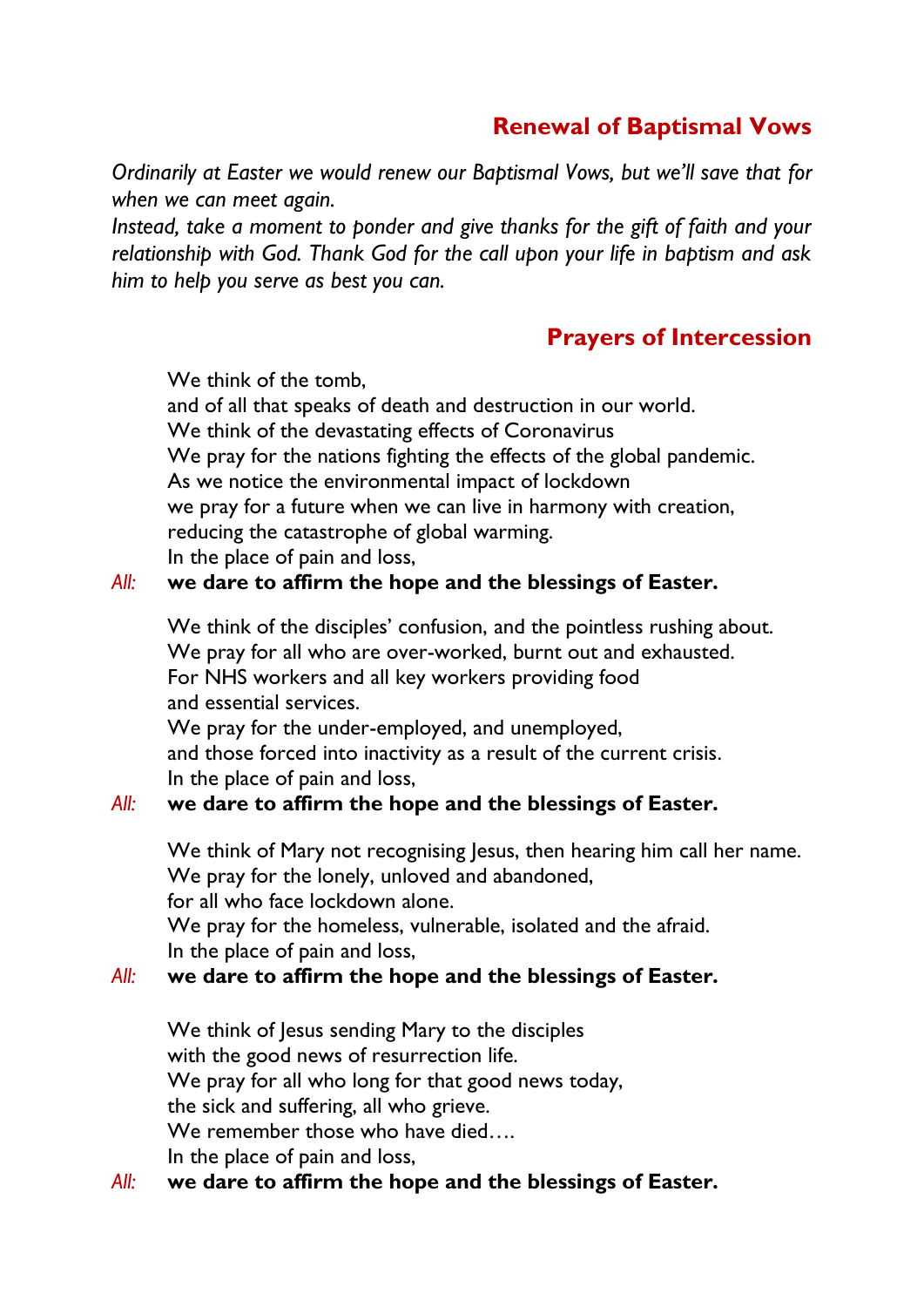## **The Lord's Prayer**

As our Saviour taught us, so we pray

*All* **Our Father in heaven, hallowed be your name, your kingdom come, your will be done, on earth as in heaven. Give us today our daily bread. Forgive us our sins as we forgive those who sin against us. Lead us not into temptation but deliver us from evil. For the kingdom, the power, and the glory are yours now and for ever. Amen.**

## **An act of Spiritual Communion**

**My Jesus, I believe that You are present in the Most Holy Sacrament. I love You above all things, and I desire to receive You into my soul. Since I cannot at this moment receive You sacramentally, come at least spiritually into my heart. I embrace You as if You were already there and unite myself wholly to You. Never permit me to be separated from You. Amen.**

## **The Peace**

The risen Christ came and stood among his disciples and said, 'Peace be with you.' Then were they glad when they saw the Lord. Alleluia.

The peace of the Lord be always with you *All* **and also with you.**

*Let us offer one another a sign of peace.*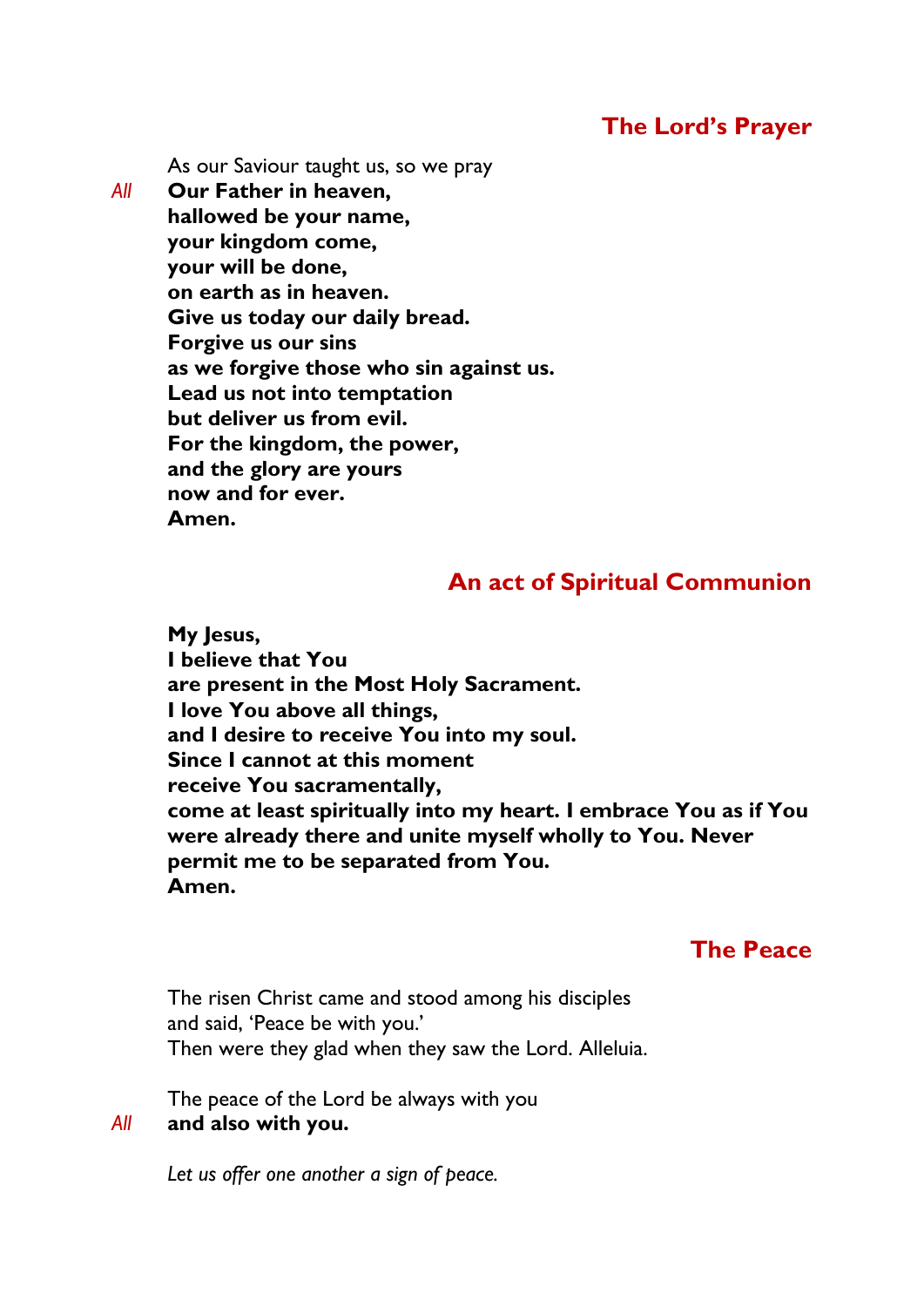## **Hymn** *– Thine Be the Glory*

*All* **Thine be the glory, risen, conqu'ring Son; endless is the vict'ry Thou o'er death hast won. Angels in bright raiment rolled the stone away, kept the folded grave-clothes where Thy body lay.**

#### *Refrain:*

*Thine be the glory, risen, conqu'ring Son; endless is the vict'ry Thou o'er death hast won.*

**Lo, Jesus meets us, risen from the tomb. Lovingly He greets us, scatters fear and gloom; let His church with gladness hymns of triumph sing, for the Lord now liveth; death hath lost its sting.** *[Refrain]*

**No more we doubt Thee, glorious Prince of life!! Life is nought without Thee; aid us in our strife; make us more than conqu'rors, through Thy deathless love; bring us safe through Jordan to Thy home above.** *[Refrain]* 

#### **Final blessing**

If anyone is in Christ,

#### *All* **we are a new creation;**

God of new possibilities, new beginnings, new hope,

#### *All* **bless us now with your resurrection life!**

Jesus, calling us by name, knowing and loving us completely,

#### *All* **bless us now with your resurrection life!**

Spirit, sending us out with Good News, equipping and energising us,

#### *All* **bless us now with your resurrection life!**

And the blessing of God almighty, the Father, Son and Holy Spirit, be with us all and remain with us always.

#### *All* **Amen.**

Alleluia. Christ is risen.

*All* **He is risen indeed. Alleluia!**